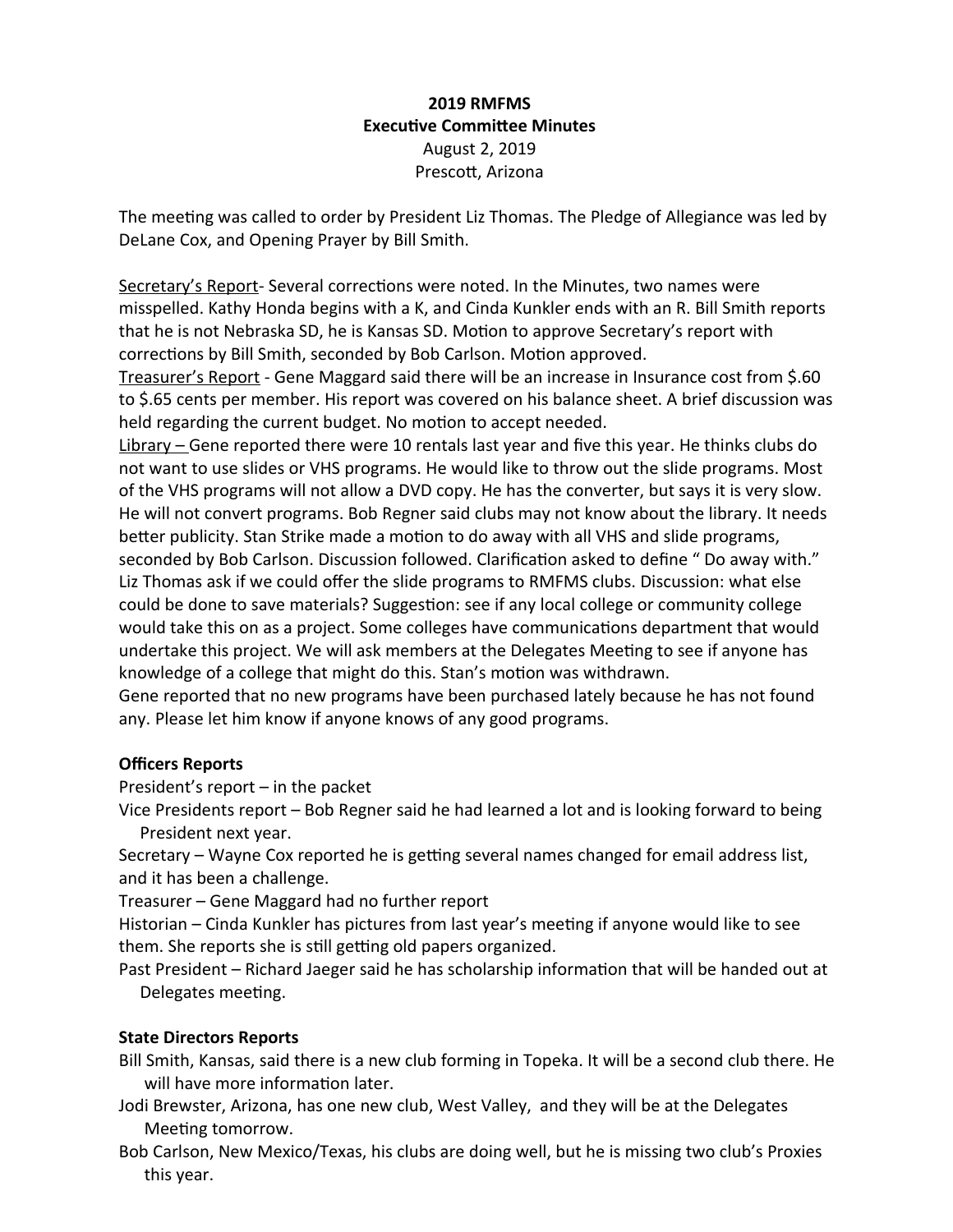Stan Strike, Wyoming, reported two new clubs have started up in Wyoming. He also noted the Big Piney Club will host the 2020 RMFMS Convention. Stan also said he does not like the Delegates and Proxy forms and would like them restructured. Bill Smith said he would handle this for 2020. There was a discussion on how to handle on-line "signatures' for forms to be submitted electronically. Bill will see what can be done and report on this next year.

Kathy Honda, Colorado, handed out her report for Colorado.

## **Committee Reports**

All American Club – DeLane Cox reports one entry this year. It was judged and forwarded to AFMS Contest. It received an award at the AFMS banquet earlier this year. It will receive an award at our banquet Saturday night.

Boundaries Committee – Bill Smith has report in the packet.

 President Liz Thomas reported she and the California Federation have settled the boundaries problem, and the two Federations have a letter of agreement that was sent to all RMF Executive Committee members, and to American Federation Committee members.

- Publications Contest Linda Jaeger could not make the meeting due to airlines cancelling her flight. Richard Jaeger will hand out awards at Editors/Webmasters breakfast. Richard also said he had no raffle tickets for the AFMS Endowment Fund raffle.
- Convention Advisory Richard says there are nine competitive exhibits. There will be five trophies awarded.

Finance Committee – Report is in the packet.

Lapidary Technical Committee – Report is in the packet

- Long Range Planning Committee Judy Beck reported there were several submitted changes for the Committee to consider.
- A. Proposal to change to 30 days instead of 60 days for Secretary to mail out Annual Report Convention Packet. LRPC recommended approval. Executive Committee agreed.
- B. Website–a new Operating Procedure was submitted. LRPC recommended approval. Executive Committee agreed.
- C. The remaining submissions to Long Range Planning were not approved by LRPC. Executive Committee recommends no approval at Delegates meeting, but can be brought up for discussion. (These were in the Annual Report.)

Public Relations – Report in the book.

Trophies and Stationary Committee – Bob Carlson reports all trophies are here and will be presented.

# **Old Business**

Wayne Cox asked about By-laws. He said in making Bylaws changes he had found several inconsistencies with the By-laws and OPs. He asked which has precedence, and who should make changes. Bob Carlson stated By-Laws have precedence over Operating Procedures. Wayne will make changes and send out to key people, then send the corrected By-laws and OPs to Website Administrator.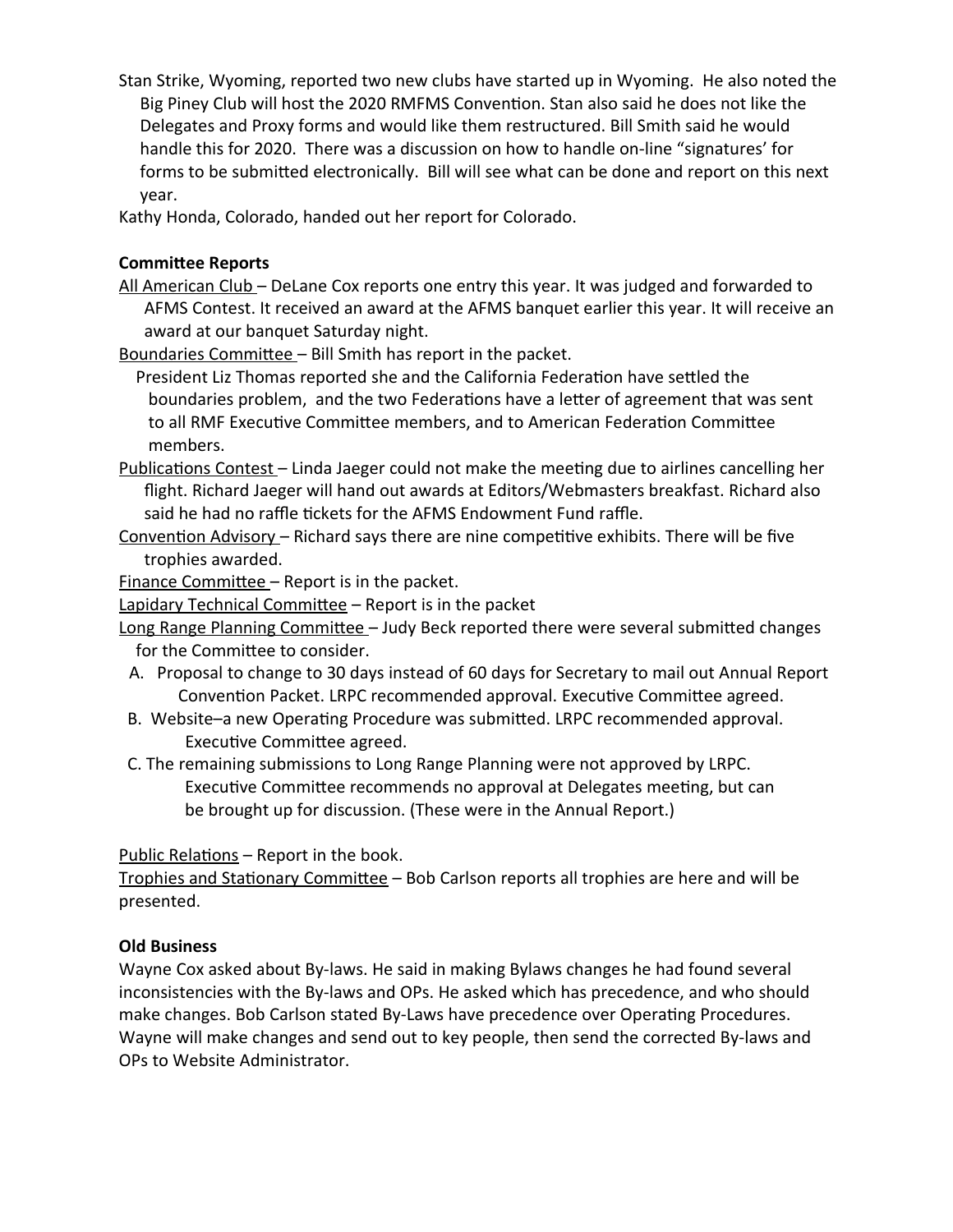#### **New Business**

Liz Thomas reported the 2022 RMFMS Convention has been requested by the Southern Nevada Gem and Mineral Society, and the Executive Committee recommends approval. The

Convention would be held in Boulder City, Nevada, in May. Motion to suggest the Delegates vote to accept this proposal by Gene Maggard, second by Bob Carlson. Motion passed.

With all business completed, motion to adjourn by Bob Carlson, seconded by Wayne Cox. Motion passed and meeting was adjourned.

Respectively submitted, Wayne Cox RMFMS Secretary